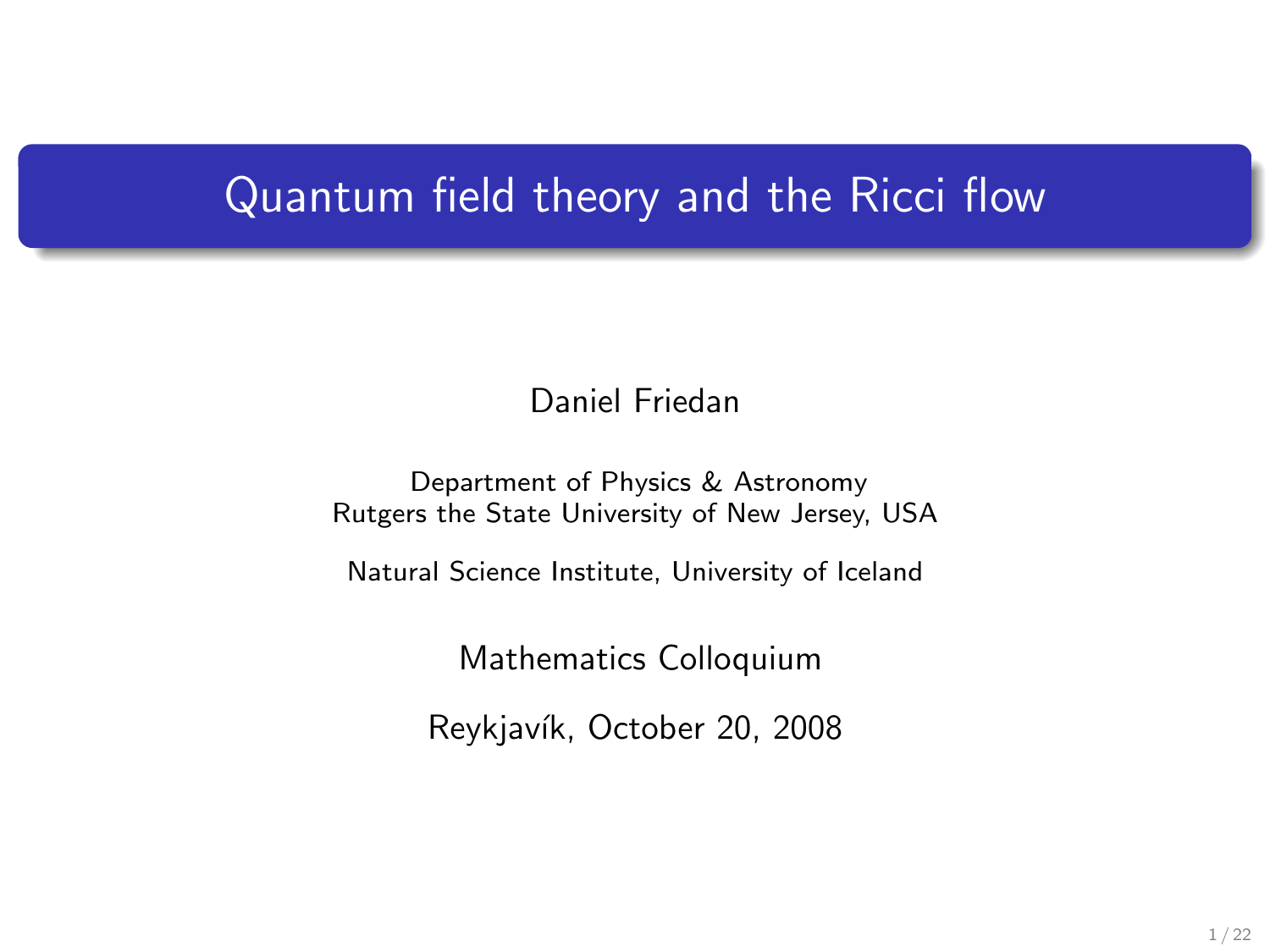Two topics I'm interested in at the moment:

- The bundle  $\mathit{G}_{2} \rightarrow \mathit{S}^{6} = \mathit{G}_{2}/SU(3)$  and the Yang-Mills flow.
- Using 1+1d quantum field theories for quantum computation.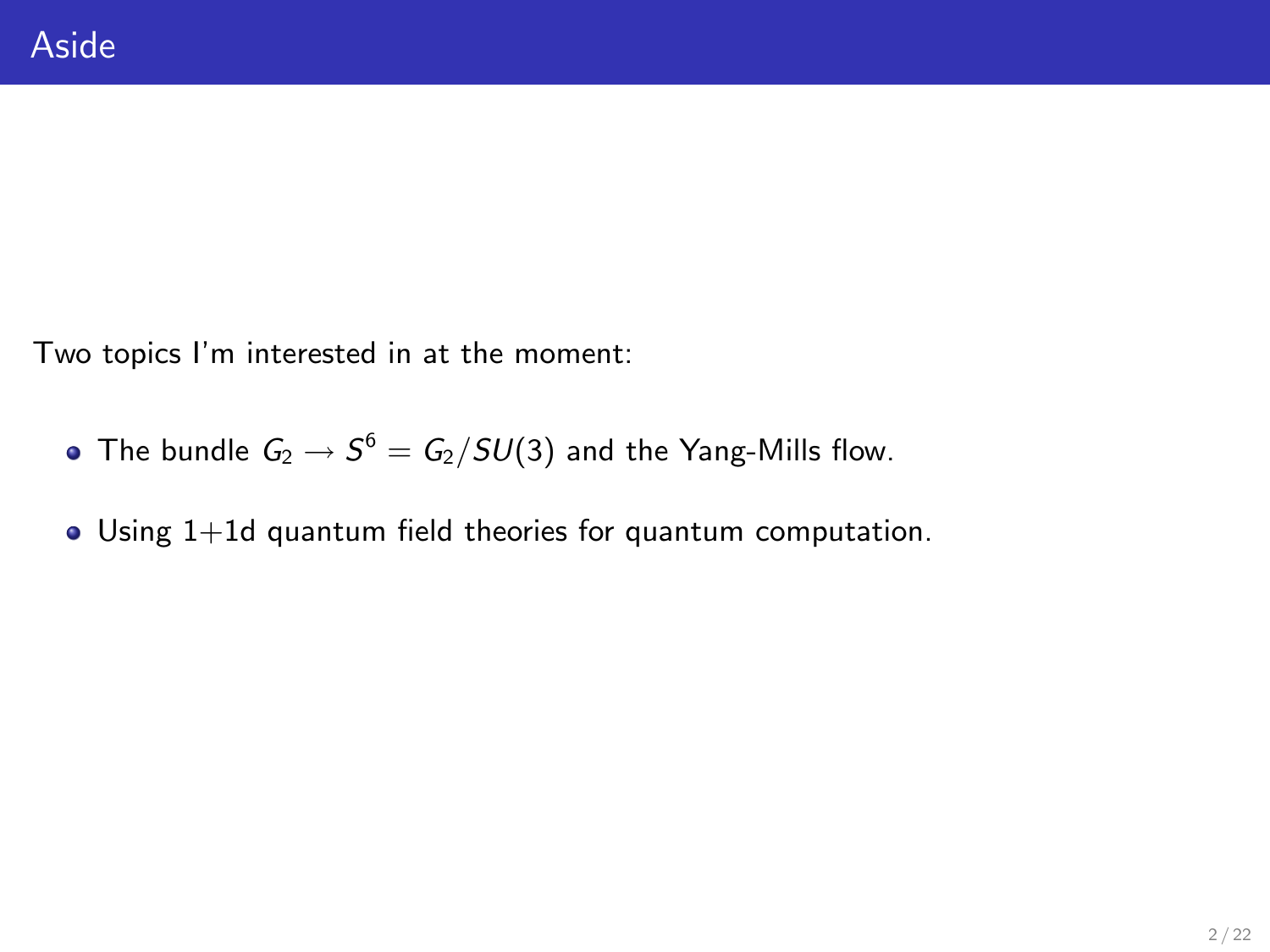Start with one degree of freedom:  $q \in \mathbb{R}$ .

The Hilbert space of states is  $\mathcal{H} = L_2(\mathbb{R})$ , consisting of wave functions  $\psi(q)$ .

The time evolution is generated by a hamiltonian operator  $H$ :

$$
q(t) = e^{itH} q e^{-itH} \qquad H^{\dagger} = H, \quad H \ge 0
$$

The Heisenberg algebra:  $\left[ i \frac{\partial}{\partial \theta} \right]$  $\left[\frac{\partial}{\partial q}, q\right] = i$ 

The free particle hamiltonian:

$$
H = \frac{1}{2} \left( -\frac{\partial^2}{\partial q^2} \right)
$$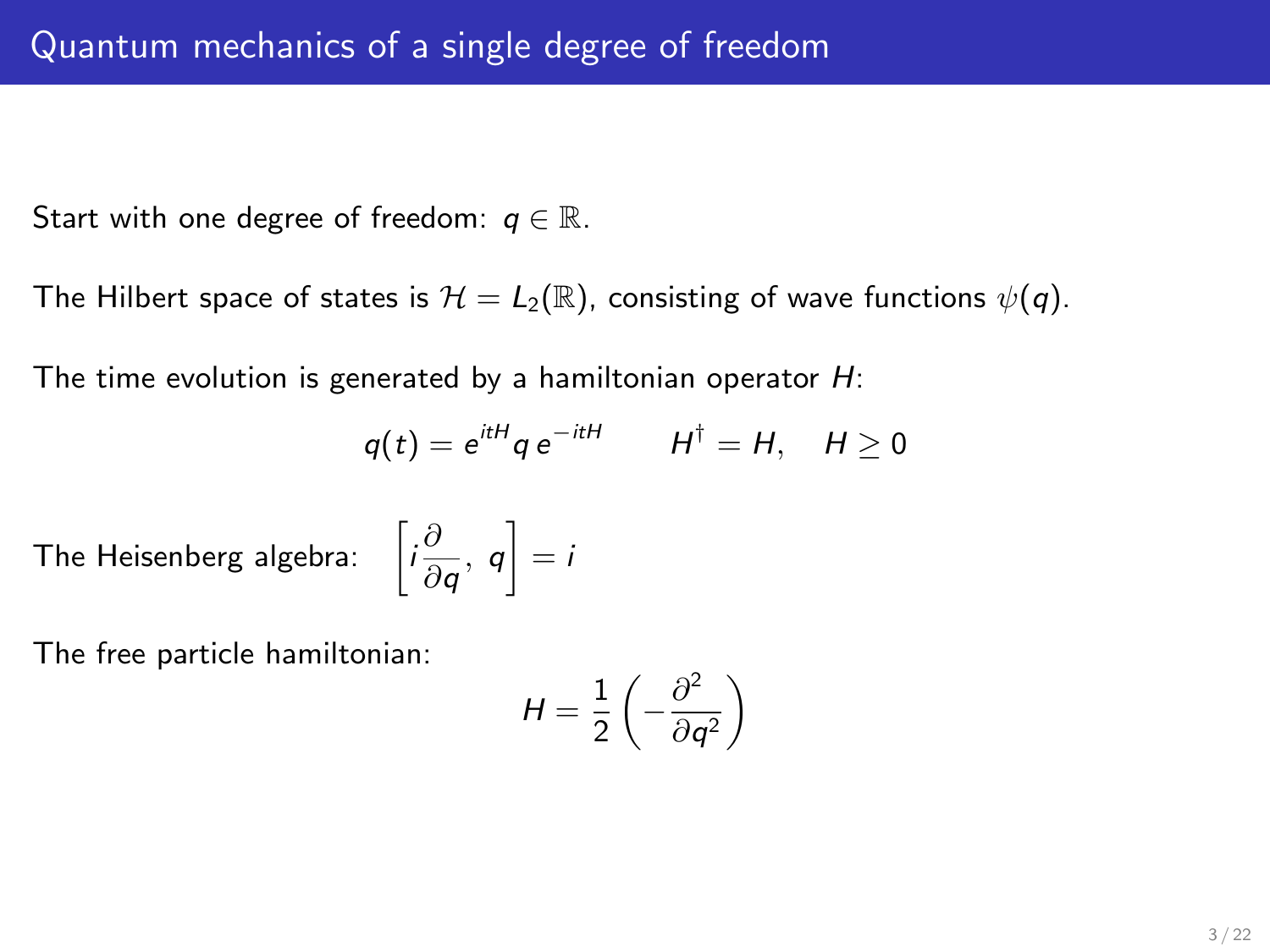## The harmonic oscillator

The harmonic oscillator hamiltonian:

$$
H = \frac{1}{2} \left( -\frac{\partial^2}{\partial q^2} \right) + \frac{1}{2} E^2 q^2 \qquad E > 0
$$

destruction/creation operators:

$$
\mathbf{a} = \frac{1}{\sqrt{2}} \left( \frac{\partial}{\partial q} + Eq \right) \qquad \mathbf{a}^{\dagger} = \frac{1}{\sqrt{2}} \left( -\frac{\partial}{\partial q} + Eq \right)
$$

$$
[\mathbf{a}, \mathbf{a}^{\dagger}] = E
$$

$$
H = \mathbf{a}^{\dagger} \mathbf{a} + \frac{1}{2} E \qquad [H, \, \mathbf{a}^{\dagger}] = E \mathbf{a}^{\dagger} \qquad [H, \, \mathbf{a}] = -E \mathbf{a}
$$

eigenstates:

$$
H\psi_n=(nE+\frac{1}{2}E)\psi_n\qquad \mathbf{a}\psi_0=0,\quad \psi_n=(\mathbf{a}^\dagger)^n\psi_0,\quad n=1,2,\cdots
$$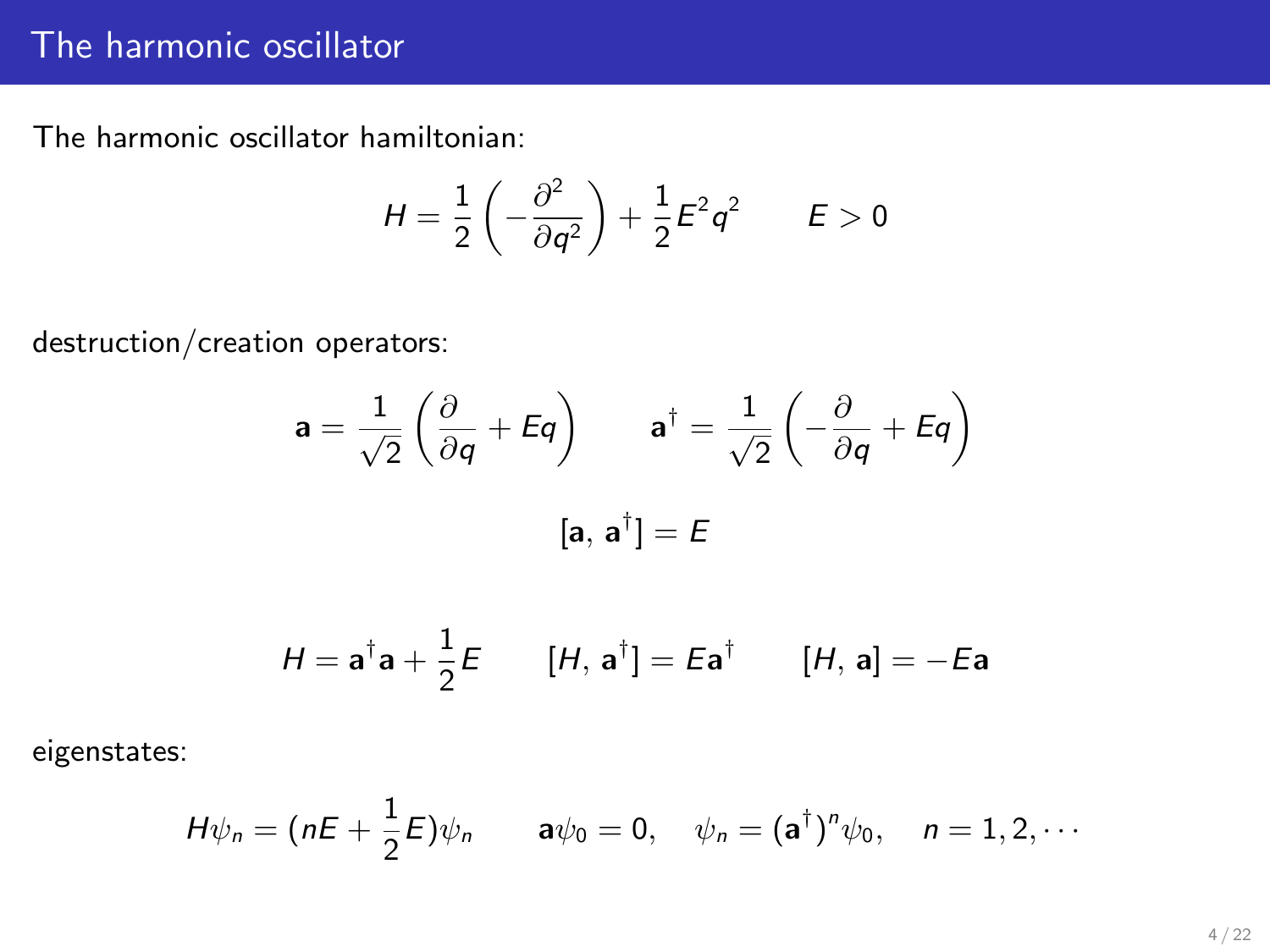#### N degrees of freedom in a line



 $\mathbb{Z}_N$  translation symmetry:  $x \mapsto x + \epsilon m \pmod{\epsilon N}$ ,  $q(x) \mapsto q(x + \epsilon m)$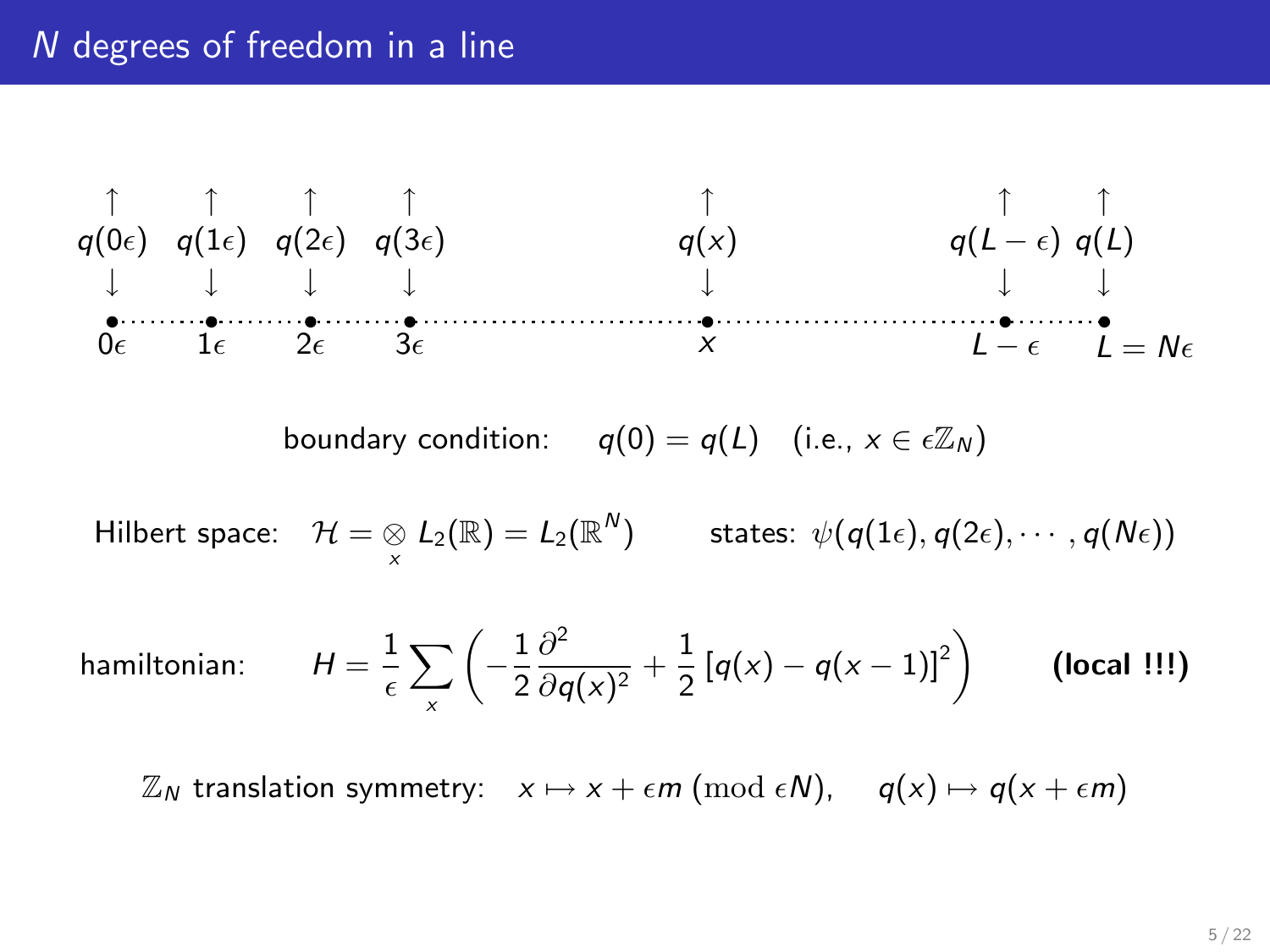#### Equivalent to N harmonic oscillators

Fourier transform in  $\mathbb{Z}_N$ :

$$
\tilde{q}_k = \frac{1}{\sqrt{N}} \sum_{x} e^{ikx} q(x) \qquad \tilde{p}_k = \frac{1}{\sqrt{N}} \sum_{x} e^{-ikx} i \frac{\partial}{\partial q(x)} \qquad k = \frac{2\pi m}{\epsilon N} = \frac{2\pi m}{L} \in \frac{1}{\epsilon} \mathbb{Z}_N^*
$$
\n
$$
[p_k, q_{k'}] = i\delta_{k,k'}
$$
\n
$$
H = \sum_{k} \frac{1}{2} \tilde{p}_k^\dagger \tilde{p}_k + \frac{1}{2} E_k^2 \tilde{q}_k^\dagger \tilde{q}_k \qquad E_k = \frac{1}{\epsilon} (2 - 2 \cos \epsilon k)^{1/2}
$$
\n
$$
\mathbf{a}_k = \frac{1}{\sqrt{2}} (-ip_k + E_k q_k) \qquad [\mathbf{a}_k, \mathbf{a}_{k'}] = 0 \qquad [\mathbf{a}_k^\dagger, \mathbf{a}_{k'}] = E_k \delta_{k,k'}
$$
\n
$$
H = \sum_{k} \left( \mathbf{a}_k^\dagger \mathbf{a}_k + \frac{1}{2} E_k \right) \qquad [H, \mathbf{a}_k^\dagger] = E_k \mathbf{a}_k^\dagger \qquad [H, \mathbf{a}_k] = -E_k \mathbf{a}_k
$$
\nis a small point  $\epsilon$ ,  $\epsilon$ ,  $\epsilon$ ,  $\epsilon$ ,  $\epsilon$ , and  $\epsilon$ , and  $\epsilon$ , and  $\epsilon$ , and  $\epsilon$ .

The ground state:  ${\bf a}_k\psi_0=0$  and  $H\psi_0=\sum \delta_{kl}$ k  $\frac{1}{2}E_k \psi_0$ 

Note that  $E_0 = 0$ . The zero-mode  $\tilde{q}_0$  is a "free particle".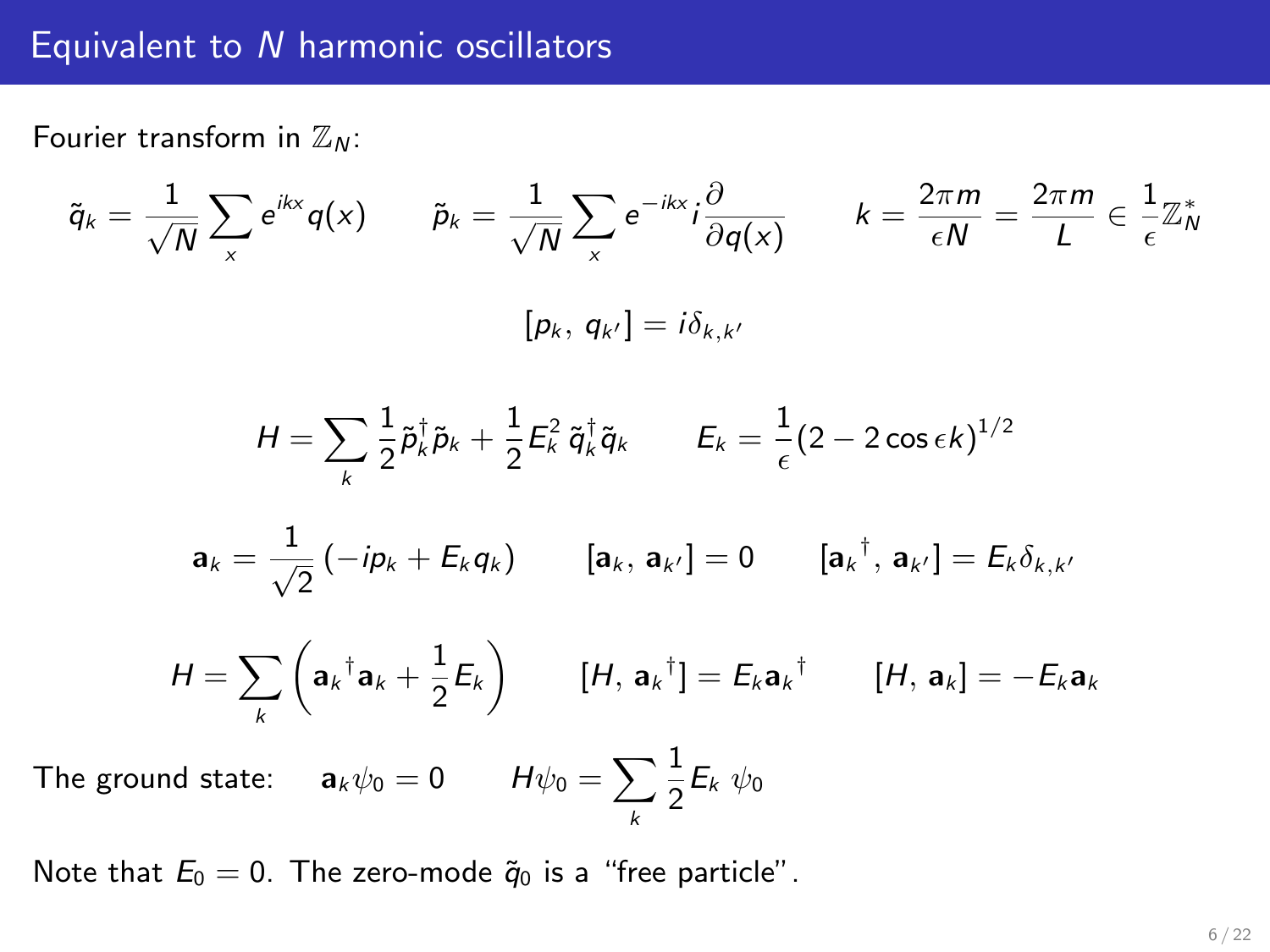Send  $N \to \infty$ ,  $\epsilon \to 0$  holding  $L = N\epsilon$  fixed. Now x parametrizes the circle of length L. The oscillators are indexed by

$$
k = \frac{2\pi m}{\epsilon N} = \frac{2\pi m}{L} \qquad m \in \left\{-\frac{1}{2}N, \cdots, \frac{1}{2}N\right\}
$$

The oscillator energies become

$$
E_k = \frac{1}{\epsilon} (2 - 2 \cos \epsilon k)^{1/2} \longrightarrow |k| \quad \text{for } |k| \ll \frac{1}{\epsilon}
$$

The hamiltonian has a limit, once the ground state energy is subtracted,

$$
H - \sum_{k} \frac{1}{2} E_k \quad \to \quad H_{ren} = \sum_{k \in \frac{2\pi}{L} \mathbb{Z}} \mathbf{a}_k^{\dagger} \mathbf{a}_k
$$

In taking the limit, we have discarded the states with energy eigenvalues of order  $1/\epsilon$ .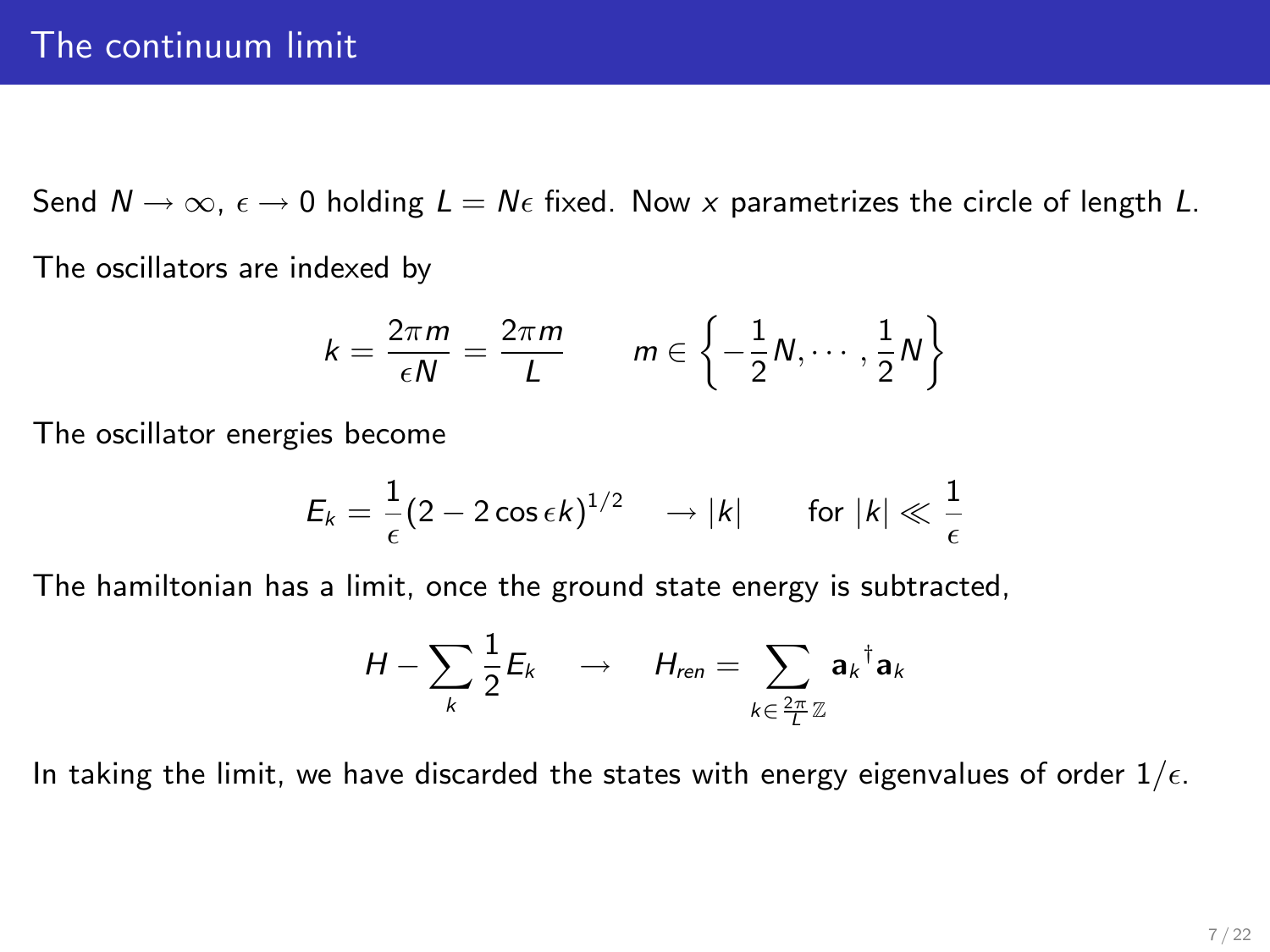## Quantum fields

Define

$$
\frac{\delta}{\delta q(x)} = \frac{1}{\epsilon} \frac{\partial}{\partial q(x)} \qquad \Delta_x q = \frac{q(x) - q(x - \epsilon)}{\epsilon}
$$

$$
H = \epsilon \sum_{x} \left[ -\frac{1}{2} \left( \frac{\delta}{\delta q(x)} \right)^2 + \frac{1}{2} (\Delta_x q)^2 \right]
$$

In the continuum limit,

$$
\left[\frac{\delta}{\delta q(x)}, q(x')\right] \rightarrow \delta(x-x')
$$

$$
\Delta_x q \rightarrow \frac{\partial q}{\partial x}
$$

 $q(x)$  and  $\frac{\delta}{\delta q(x)}$  become operator-valued distributions on the circle, and

$$
H - \sum_{k} \frac{1}{2} E_k \longrightarrow H_{ren} = \int_0^L dx \left[ -\frac{1}{2} : \left( \frac{\delta}{\delta q(x)} \right)^2 : + \frac{1}{2} : \left( \frac{\partial q}{\partial x} \right)^2 : \right]
$$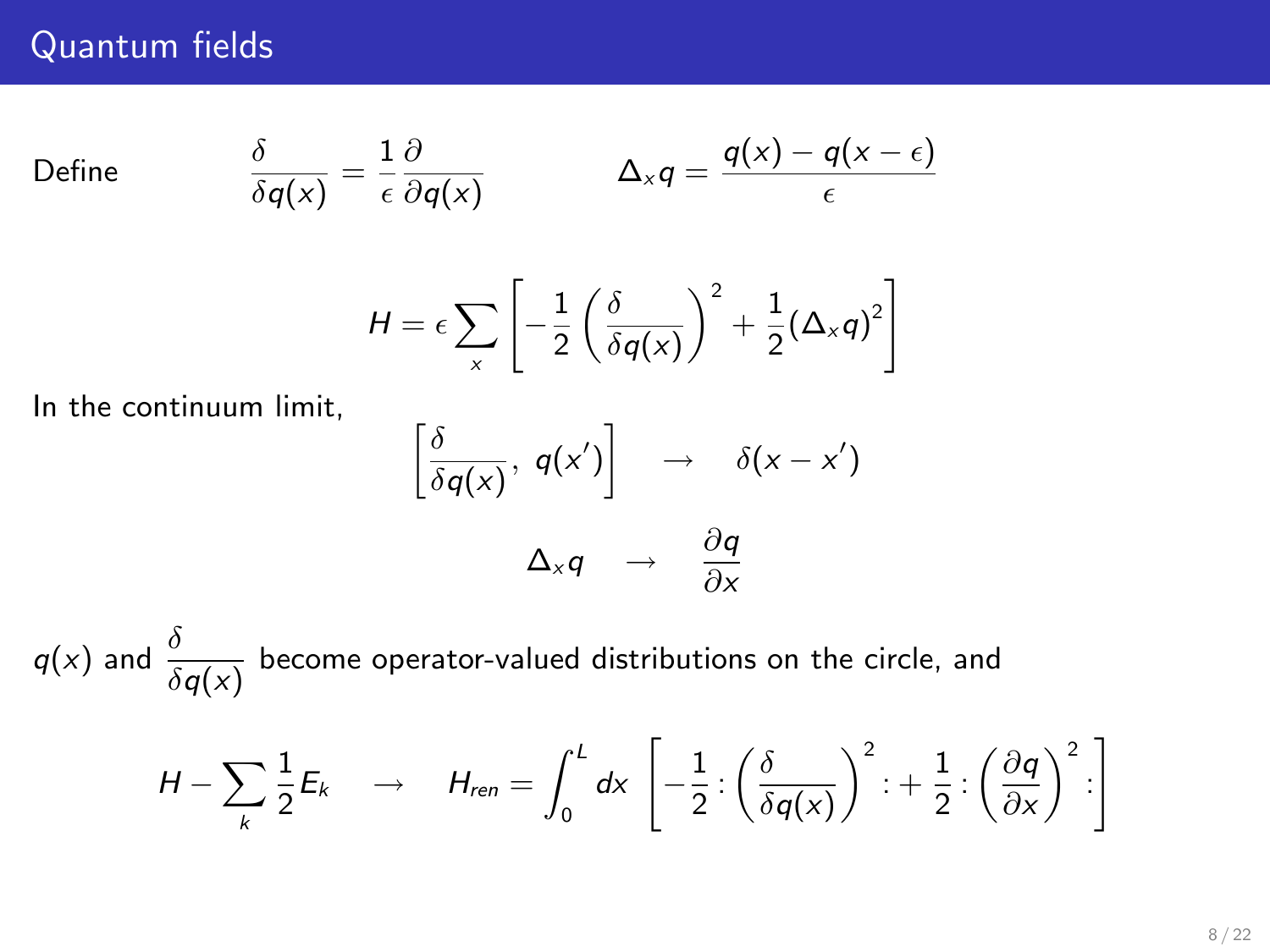The continuum limit is physically motivated. We quite often investigate physical systems in which many degrees of freedom are distributed locally in space, separated by distances of order  $\epsilon$ , much smaller than our experimental apparatus can probe.

With our limited resources, we cannot produce or detect the high energy states that we discarded in taking the continuum limit.

Everything our instruments can detect will be described to good accuracy by a continuum limit.

 $\bullet$  In the continuum limit, what we observe is described by an algebra of operator-valued distributions  $\mathcal{O}_{\alpha}(x)$  smeared by smooth functions. A quantum mechanics with such an algebra of observables (and satisfing a few additional conditions) is a quantum field theory.

Can we say anything about what quantum field theories are possible? The only substantial progress on this question has been for gfts in  $1+1$  dimensions (1 space dimension and 1 time).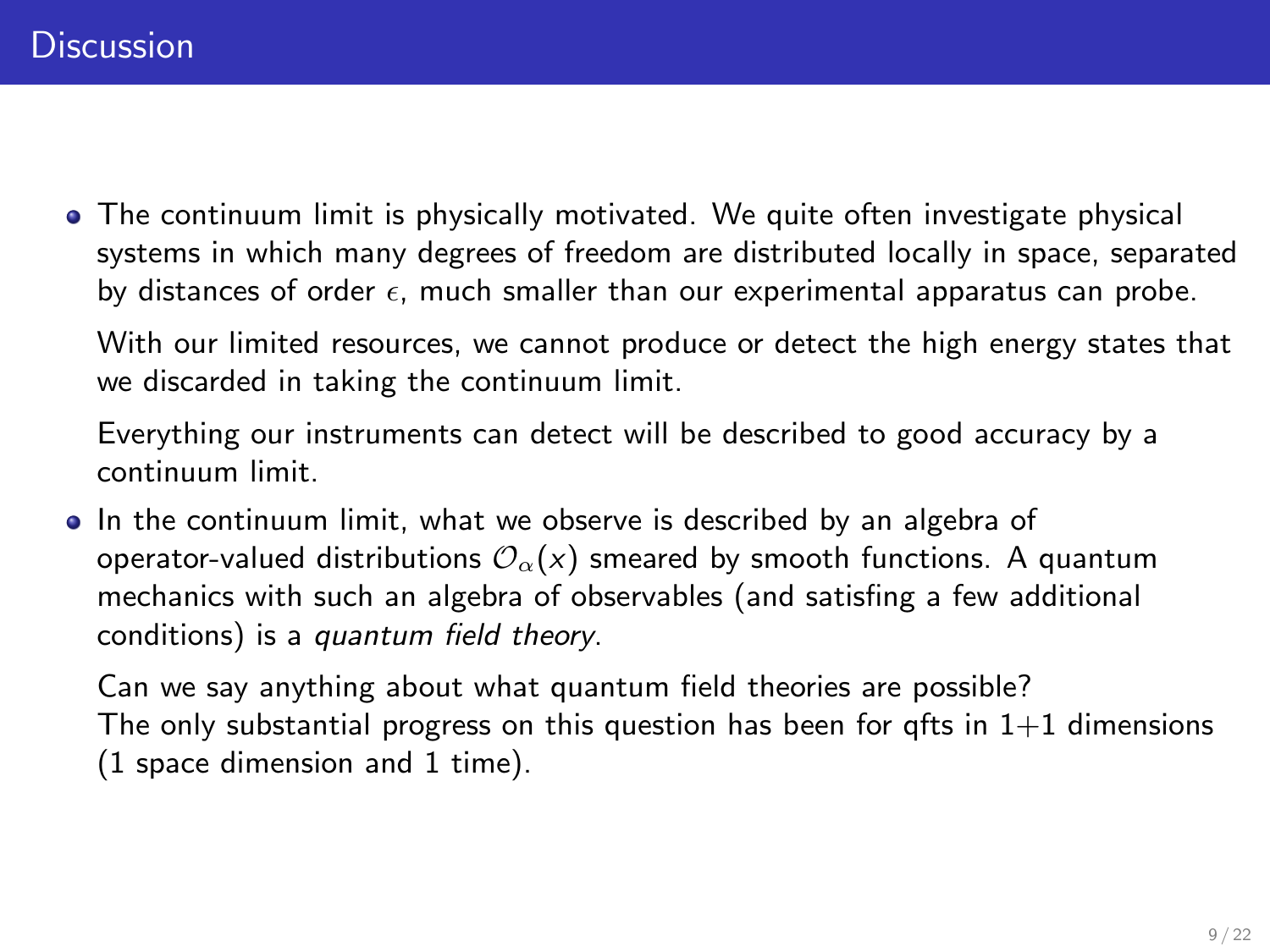So far, we have discussed the most trivial example, the free massless scalar field in  $1+1$  dimensions.

It is exactly solvable, H being quadratic in Heisenberg operators, so we can take the continuum limit explicitly.

We have effective techniques – perturbation theory – for studying hamiltonians that are close to free (i.e., close to quadratic).

First, a trivial generalization:  $q^{i}(x)$   $i = 1, \cdots, n$ 

$$
H = \frac{1}{\epsilon} \sum_{x} \sum_{i=1}^{n} \left( -\frac{1}{2} \frac{\partial^2}{\partial q^i(x)^2} + \frac{1}{2} \left[ q^i(x) - q^i(x-1) \right]^2 \right)
$$
  

$$
= \frac{1}{\epsilon} \sum_{x} \left( -\frac{1}{2} \delta^{ij} \frac{\partial}{\partial q^i(x)} \frac{\partial}{\partial q^j(x)} + \frac{1}{2} \delta_{ij} \Delta_x q^i \Delta_x q^j \right)
$$

H is the sum of  $n$  free massless scalar hamiltonians. The Hilbert space is the tensor product of n free massless scalar Hilbert spaces.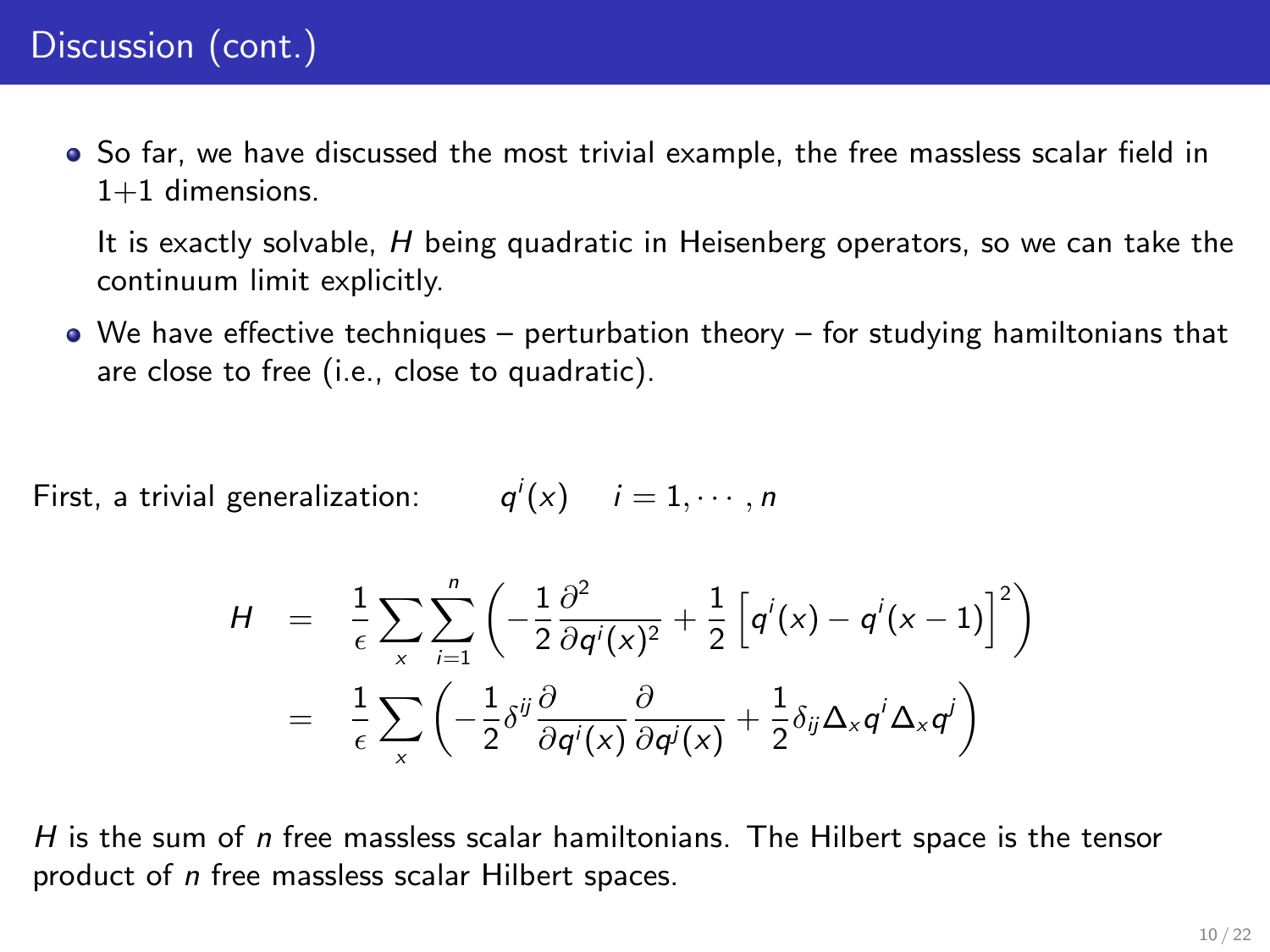#### The path integral

The free particle,  $H=\frac{1}{2}\left(-\frac{\partial^2}{\partial q}\right)$  $\left(\frac{\partial^2}{\partial q^2}\right)$ , as path integral

$$
\langle q_T | e^{-TH} | q_0 \rangle = \int \mathcal{D}q \ e^{-S(q)} \qquad S(q) = \int_0^T d\tau \ \frac{1}{2} (\partial_\tau q)^2
$$

over paths  $q(\tau)$  from  $q(0) = q_0$  to  $q(T) = q_T$ .

- This is just the path integral for the heat kernel.
- Analytically continue in  $\mathcal T$  to get the real time evolution operator  $e^{-itH}.$

Derivation:

$$
\langle q_T | e^{-TH} | q_0 \rangle = \int dq_{T-\delta} \cdots \int dq_{2\delta} \int dq_{\delta}
$$

$$
\langle q_T | e^{-\delta H} | q_{T-\delta} \rangle \cdots \langle q_{3\delta} | e^{-\delta H} | q_{2\delta} \rangle \langle q_{2\delta} | e^{-\delta H} | q_{\delta} \rangle \langle q_{\delta} | e^{-\delta H} | q_0 \rangle
$$

$$
\langle q_{T+\delta} | e^{-\delta H} | q_{T} \rangle = \exp \left[ -\frac{\delta}{2} \left( \frac{q_{T+\delta} - q_{T}}{\delta} \right)^2 \right]
$$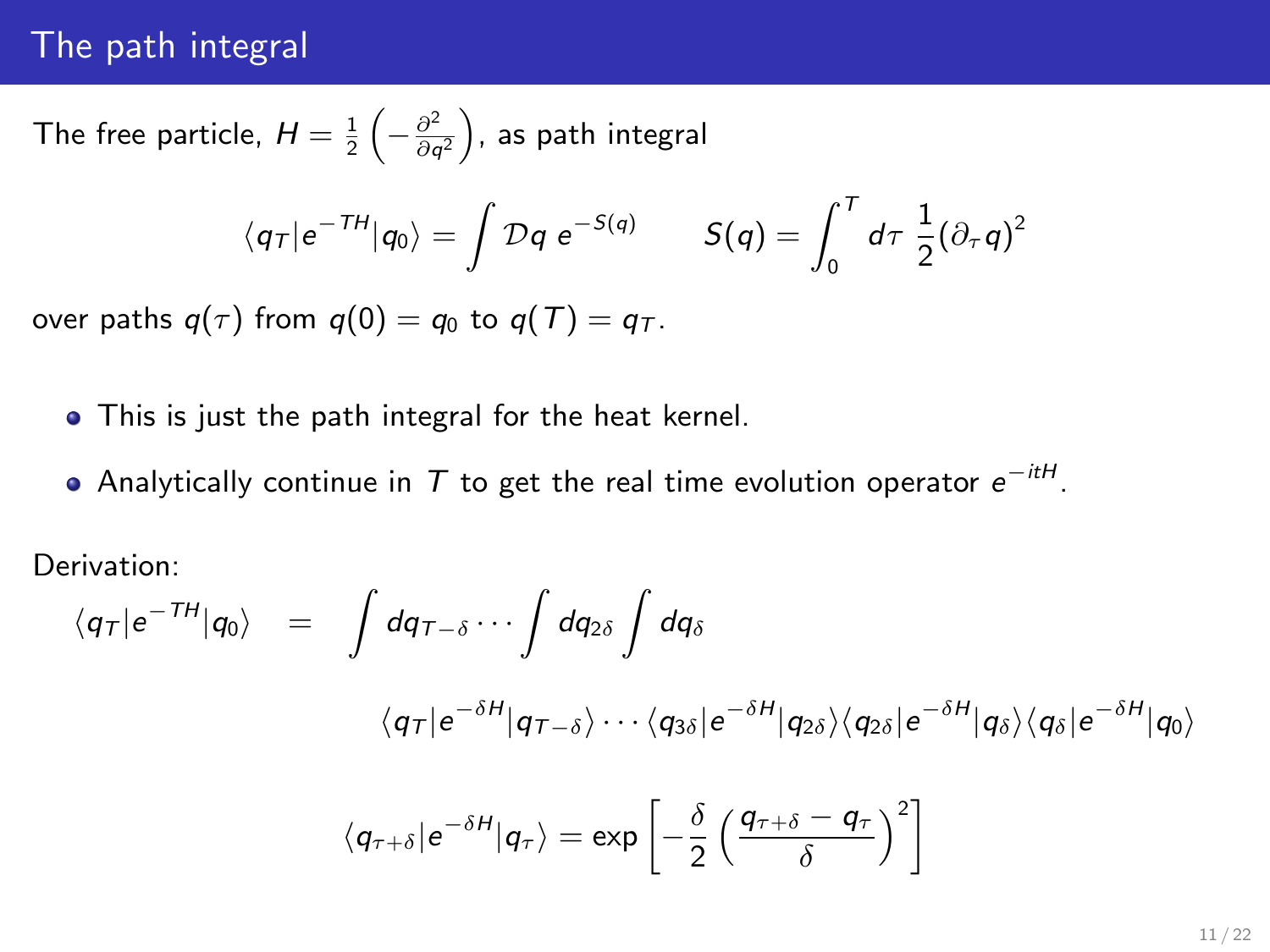## The path integral (2)

Path integral for the harmonic oscillator,  $H=\frac{1}{2}\left(-\frac{\partial^2}{\partial q^2}\right)$  $\frac{\partial^2}{\partial q^2}\Big)+\frac{1}{2}E^2q^2$  ,

$$
\langle q_T | e^{-TH} | q_0 \rangle = \int \mathcal{D}q \ e^{-S(q)} \qquad S(q) = \int_0^T d\tau \ \left( \frac{1}{2} (\partial_\tau q)^2 + \frac{1}{2} E^2 q(\tau)^2 \right)
$$

For the free massless scalar field,

$$
\langle q_T|e^{-TH}|q_0\rangle = \int \mathcal{D}q \ e^{-S(q)} \qquad S(q) = \int_0^T d\tau \ \epsilon \sum_x \left(\frac{1}{2}(\partial_\tau q)^2 + \frac{1}{2}(\Delta_x q)^2\right)
$$

Now the integral is over paths  $\tau \mapsto q(x, \tau)$  for each x, i.e., an integral over all maps  $(x, \tau) \mapsto q(x, \tau)$ .

Write this in the continuum

$$
S(q) = \int_0^T d\tau \int_0^L dx \, \left( \frac{1}{2} \partial_\tau q \partial_\tau q + \frac{1}{2} \partial_x q \partial_x q \right)
$$

(leaving the cutoff  $\epsilon$  implicit).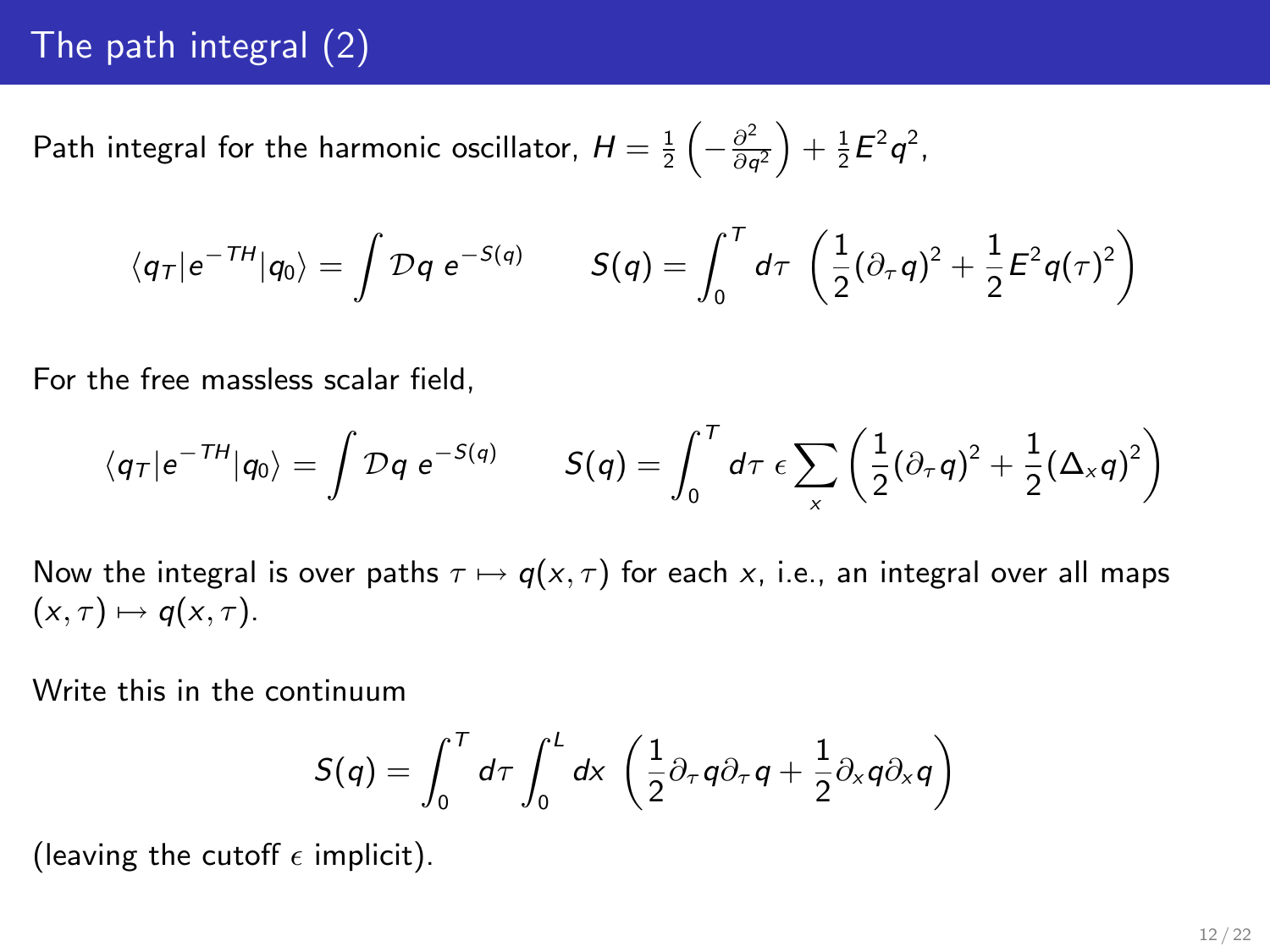## The path integral (3)

or, writing  $x^{\mu} = (x, \tau)$ ,

$$
S(q)=\int d^2x\,\frac{1}{2}\gamma^{\mu\nu}\partial_\mu q\partial_\nu q
$$

where  $\gamma_{\mu\nu}$  is the 2d metric:

$$
(ds)^2 = \gamma_{\mu\nu} dx^{\mu} dx^{\nu} = (dx)^2 + (d\tau)^2
$$

A property that was hidden in the hamiltonian formalism becomes manifest:

- 2d euclidean symmetry
- $\bullet$  1 + 1d Poincaré symmetry after analytic continuation to real time
- more generally, 2d covariance:  $\gamma_{\mu\nu}(x,\tau)$
- relativistic quantum field theory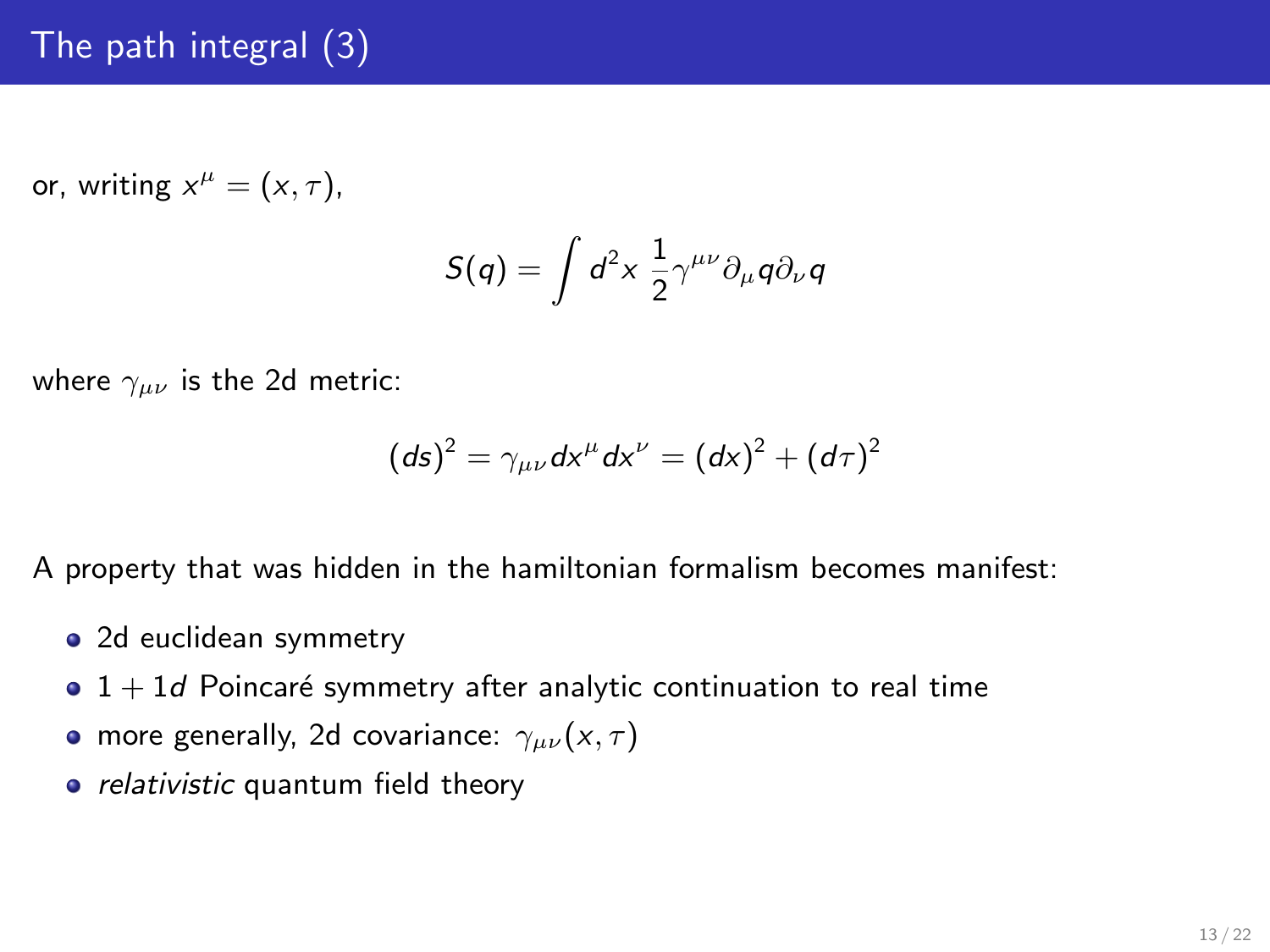#### Perturb n free massless scalars

For *n* free massless scalar fields  $q'(x, \tau)$ ,

$$
S(q)=\int d^2x\; \frac{1}{2}\delta_{ij}\,\gamma^{\mu\nu}\,\partial_\mu q^i\,\partial_\nu q^j
$$

We want to investigate the possible continuum limits of small, non-quadratic, perturbations  $\mathcal{S}\to\mathcal{S}+\Delta\mathcal{S}.$  The perturbations should be local in the  $\mathsf{q}^i(\mathsf{x},\tau)$  and covariant in 2d.

$$
\Delta S = \int d^2x \; q_{k_1} \cdots (\partial_{\mu_1} \cdots q^{i_1}) \cdots
$$

Further limit perturbations by requiring them to be *dimensionless* (to be justified later).

Dimensional analysis:

- $\frac{1}{\epsilon}x^{\mu}$  is a number, so  $\dim(x^{\mu})=-1$
- $\bullet$   $\epsilon \partial_{\mu}$  is a number, so  $\dim(\partial_{\mu}) = +1$
- $S(q)$  is a number, so  $\dim(S) = 0$
- therefore  $\dim(q^i)=0$

So  $\Delta S$  can contain any number of  $q^i$ , and exactly two derivatives  $\partial_\mu.$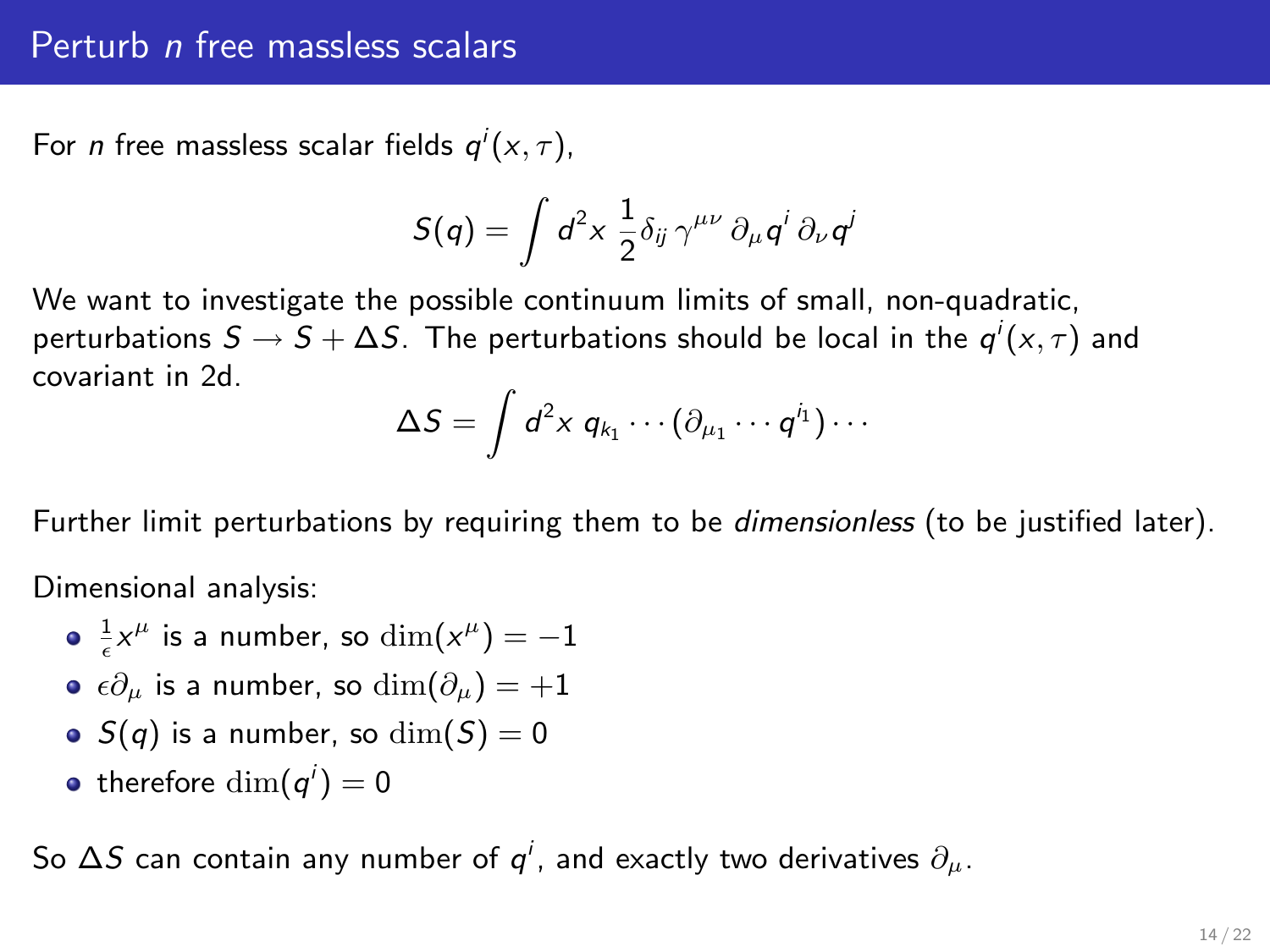$$
S(q)=\int d^2x\; \frac{1}{2}\left(\delta_{ij}+g_{ij,k}q^k+\frac{1}{2!}g_{ij,k_1k_2}q^{k_1}q^{k_2}+\cdots\right)\, \gamma^{\mu\nu}\,\partial_\mu q^i\,\partial_\nu q^j
$$

The numbers  $g_{ij,k_1k_2\cdots}$  are called *coupling constants*.

Define the q-dependent matrix

$$
g_{ij}(q)=\delta_{ij}+g_{ij,k}q^k+\frac{1}{2!}g_{ij,k_1k_2}q^{k_1}q^{k_2}+\cdots
$$

so

$$
S(q) = \int d^2x \, \frac{1}{2} g_{ij}(q) \, \gamma^{\mu\nu} \, \partial_\mu q^i \, \partial_\nu q^j
$$

This is covariant in  $\mathbb{R}^n$ . The matrix  $g_{ij}(q)$  is a Riemannian metric on  $\mathbb{R}^n$ 

$$
(ds)^2 = g_{ij}(q) dq^i dq^j
$$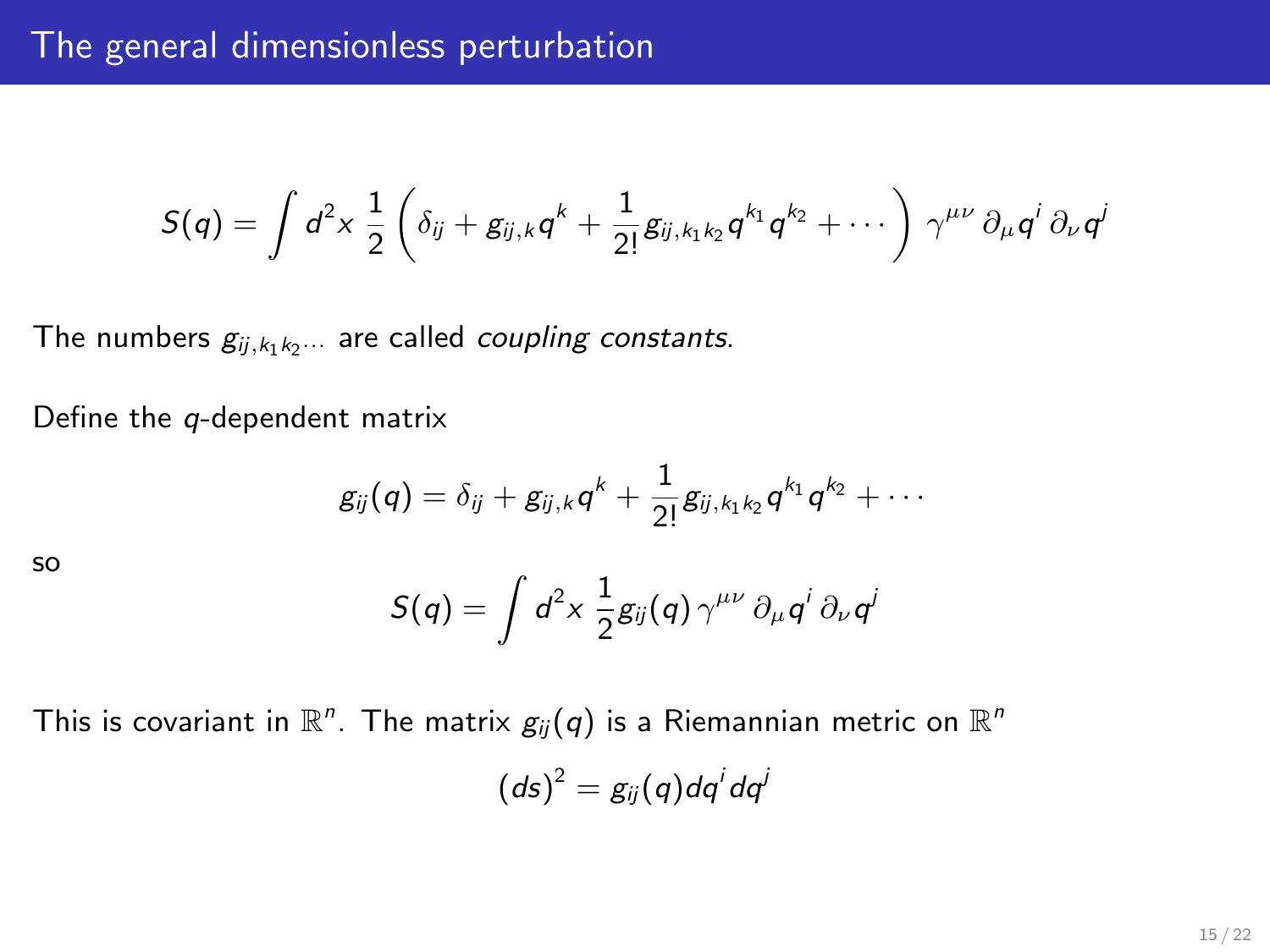#### The general nonlinear model

Now it is more or less obvious that we should regard  $\mathbb{R}^n$  as a coordinate patch on a general n-dimensional manifold M.

The path integral is an integral over maps  $(x, \tau) \mapsto q(x, \tau) \in M$ 

$$
\langle q_T | e^{-TH} | q_0 \rangle = \int \mathcal{D}q \ e^{-S(q)} \qquad S(q) = \int d^2x \ \frac{1}{2} g_{ij}(q) \, \gamma^{\mu\nu} \, \partial_\mu q^i \, \partial_\nu q^j
$$
\n
$$
\int \mathcal{D}q = \prod_{(x,\tau)} \int_M \mathrm{dvol}(q(x,\tau))
$$
\n
$$
H = \int d\mathbf{x} \left( -\frac{1}{2} g^{ij}(q) \frac{\nabla}{\nabla q^i(x)} \frac{\nabla}{\nabla q^j(x)} + \frac{1}{2} g_{ij} \partial_x q^i \partial_x q^j \right)
$$
\n
$$
\mathcal{H} = \mathcal{D} \times L_2(M)
$$

Again, everything is understood to be cutoff at distance  $\epsilon$ .

The question is: can we take the continuum limit  $\epsilon \to 0$ ?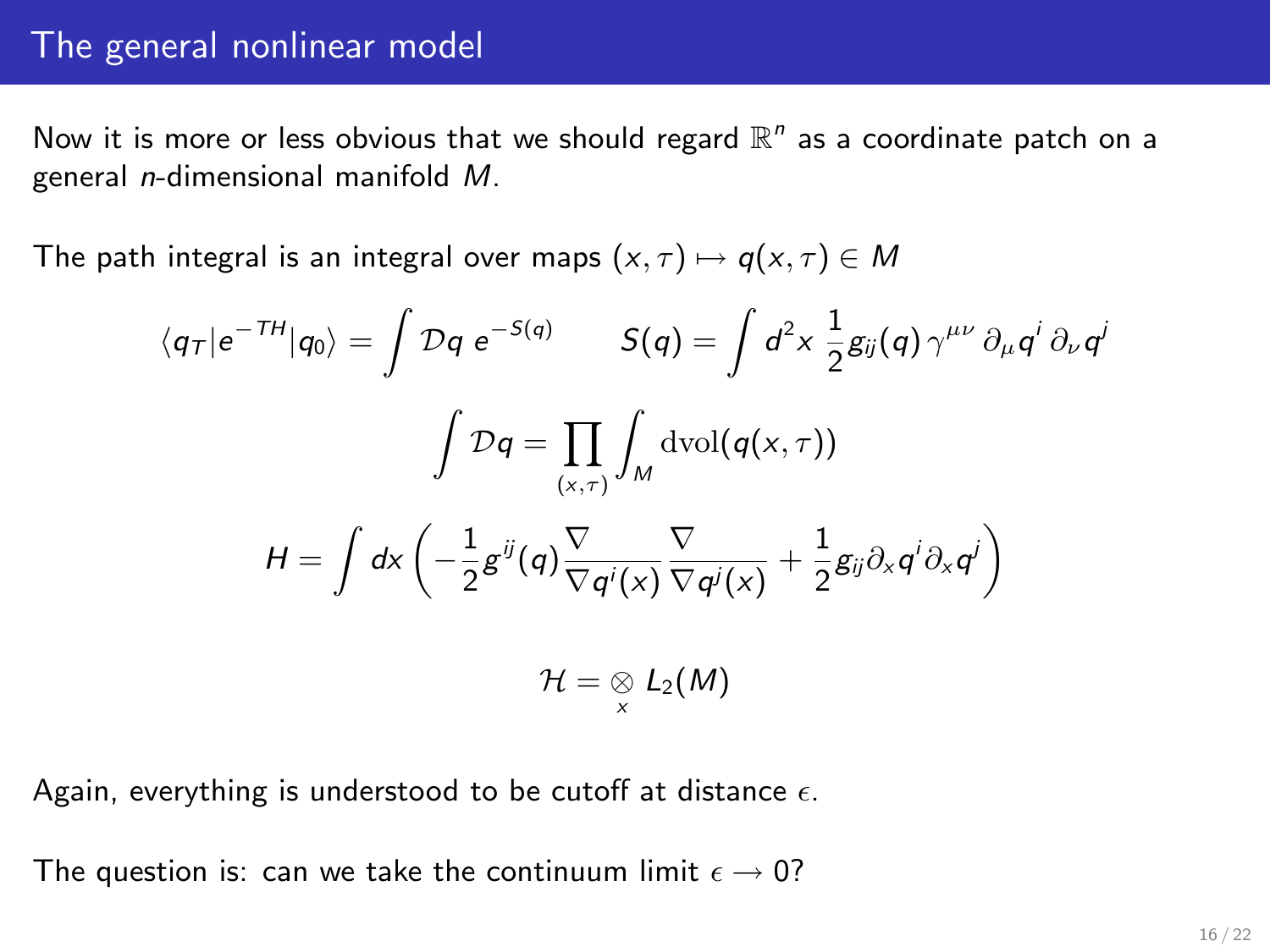## The general nonlinear model (2)

Introduce a parameter  $\alpha' \approx 0$ ,

$$
\int \mathcal{D}q \ e^{-S(q)} \qquad S(q) = \int d^2x \ \frac{1}{2} \frac{1}{\alpha'} g_{ij}(q) \ \gamma^{\mu\nu} \ \partial_\mu q^i \ \partial_\nu q^j
$$

The path integral is dominated by the constant maps  $q(x, \tau) = q_0 \in M$ .

Write  $q(x, \tau) = q_0 + \delta q(x, \tau)$ 

$$
\int \mathcal{D}q \ e^{-S(q)} = \int_M dq_0 \int \mathcal{D}\delta q \ e^{-S(q_0+\delta q)}
$$

$$
S(q_0 + \delta q) = \int d^2x \; \frac{1}{2} \frac{1}{\alpha'} g_{ij}(q_0 + \delta q) \, \gamma^{\mu\nu} \, \partial_\mu \delta q^i \, \partial_\nu \delta q^j
$$

Scale  $\delta q^i \rightarrow (\alpha')^{1/2} \delta q^i$  to see that this is a free theory plus small perturbations.

We have effective techniques (Feynman diagrams) for systematically evaluating the path integral as a formal power series in  $\alpha'.$ 

[Simple example:  $M = S^1$  (or  $M = T^n$ ). Each fluctuation integral is free, only the zero-mode integral is nontrivial. This example is an excellent exercise.]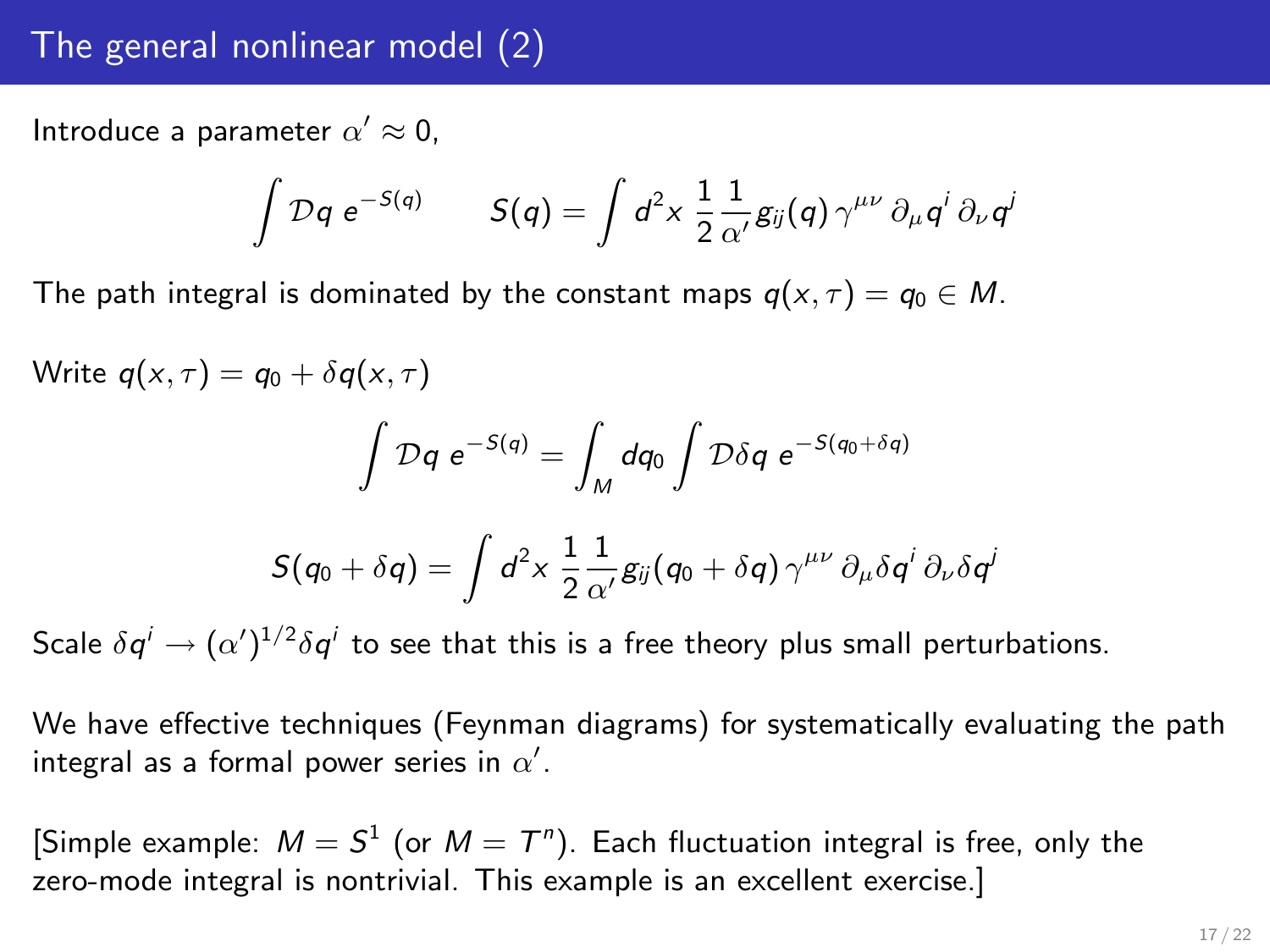### The renormalization group flow

Imagine *increasing*  $\epsilon$  slightly,  $\epsilon \to \epsilon + \Delta \epsilon$ . The claim is that we can make a compensating change in the action,  $S \rightarrow S + \Delta S$ , so that everything we can observe remains the same.

Start with our original path integral, with cutoff  $\epsilon$  and action  $S(\phi)$ . Imagine integrating out a small fraction 2 $\Delta \epsilon/\epsilon$  of the integration variables  $q^i(\mathsf{x},\tau).$  We are left with an integral over the remaining variables  $q'(x,\tau)$ , but with a slightly modified action  $\mathcal{S}+\Delta\mathcal{S}.$ Now our integration variables are slighlty less dense on the  $x, \tau$  surface. Essentially, the cutoff is now  $\epsilon + \Delta \epsilon$ . But nothing observable in the path integral has changed.

In principle,  $S + \Delta S$  contains all possible local interactions. Dimensional analysis tells us that terms with more than two derivatives  $\partial_{\mu}$  are suppressed by positive powers of  $\epsilon$ , so we are justified in ignoring them. In the Feynman diagram expansion – the formal power series in  $\alpha'$  – this dimensional analysis is rigorous.

So

$$
S + \Delta S = S(q) = \int d^2x \frac{1}{2} \left[ \frac{1}{\alpha'} g_{ij}(q) + \Delta \frac{1}{\alpha'} g_{ij}(q) \right] \gamma^{\mu\nu} \partial_\mu q^i \partial_\nu q^j
$$

$$
\Delta \frac{1}{\alpha'} g_{ij}(q) = \left( \frac{\Delta \epsilon}{\epsilon} \right) \beta_{ij}(q)
$$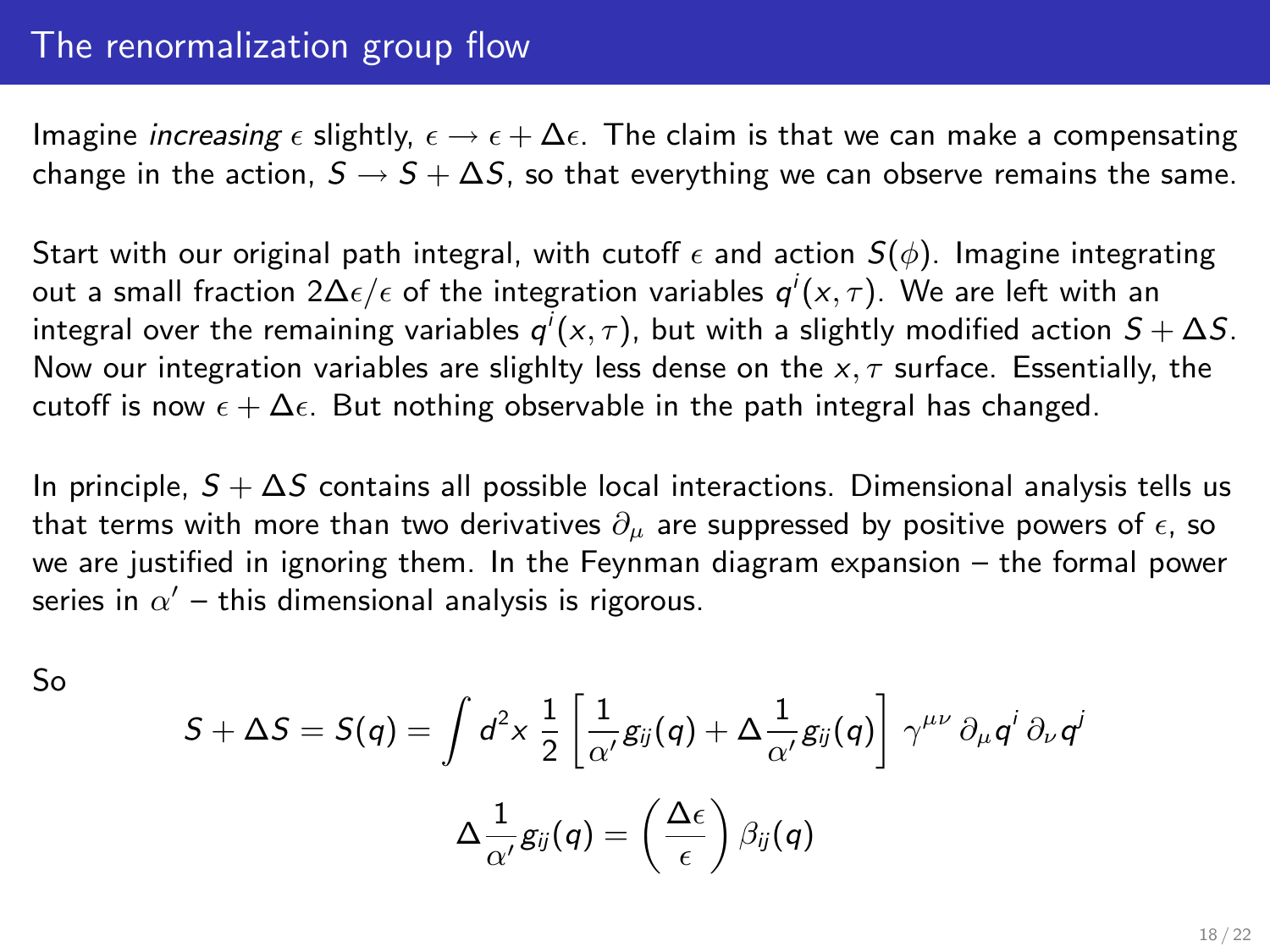## The renormalization group flow (2)

We have constructed a flow

$$
\epsilon\frac{\partial}{\partial \epsilon}\frac{1}{\alpha'}\mathsf{g}_{ij}(\mathsf{q})=\beta_{ij}(\mathsf{q})
$$

such that, if we increase  $\epsilon$  and move our coupling constants along the flow, nothing observable changes.

There exists a continuum limit if the flow can be run backwards, all the way to  $\epsilon = 0$ . The only circumstance where we know this can be done is when the flow goes backwards to a fixed point  $\beta_{ii} = 0$  ("ultraviolet safety"). (We can always define the continuum limit order by order in  $\alpha'.$  )

 $\beta_{ij}$  can be calculated as a formal power series in  $\alpha'$ , to all orders. It is a polynomial in the derivatives of  $g_{ij}(q)$ , covariant on M, so each term in the formal power series must be a polynomial in the curvature tensor and its covariant derivatives

$$
\epsilon \frac{\partial}{\partial \epsilon} \frac{1}{\alpha'} g_{ij} = \beta_{ij} = R_{ij} + \frac{1}{2} \alpha' R_{iklm} R_j^{kjm} + O(\alpha'^2)
$$

A slightly subtlety: the fixed point equation is actually  $\beta_{ij} = \nabla_i v_i + \nabla_j v_i$  since a change of metric that is just a reparametrization of the  $q^i$  is just a change of variables in the functional integral.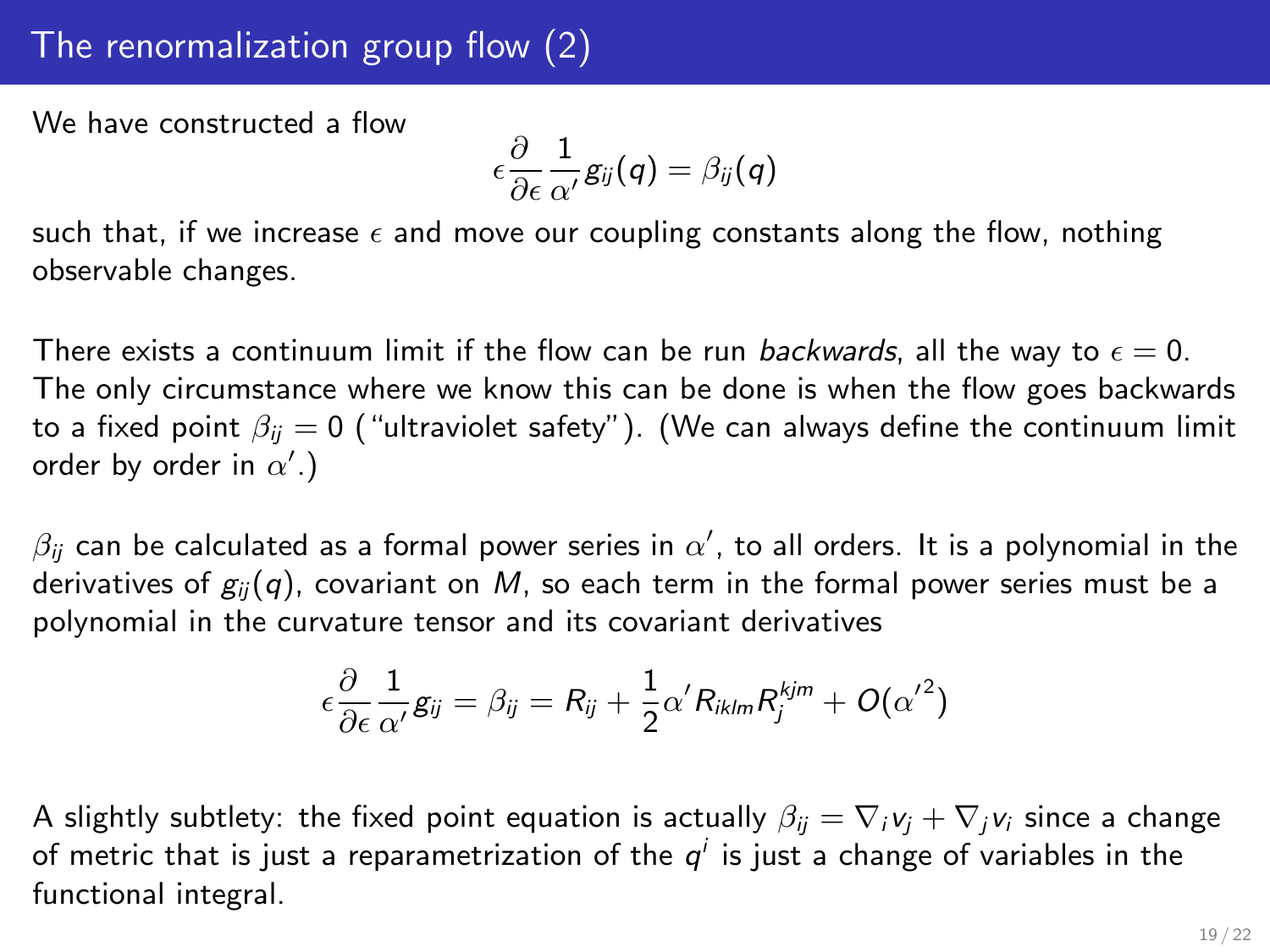### The Ricci flow

The Ricci flow

$$
\frac{d}{dt}g_{ij}=R_{ij}
$$

was used by Perelman (following on Hamilton and Thurston) to prove the Poincaré conjecture in  $n = 3$  dimensions.

The renormalization group flow for the general nonlinear model

$$
\epsilon \frac{\partial}{\partial \epsilon} \frac{1}{\alpha'} g_{ij} = R_{ij} + \frac{1}{2} \alpha' R_{iklm} R_j^{kjm} + O(\alpha'^2)
$$

looks closely related. But note that it does not go to the Ricci flow when  $\alpha'\to 0.$  We would need to define

$$
t=\frac{1}{\alpha'}\ln \epsilon
$$

Then the rg flow becomes

$$
\frac{d}{dt} \textit{g}_{ij} \textit{g}_{ij} = \textit{R}_{ij} + \frac{1}{2} \alpha' \textit{R}_{iklm} \textit{R}_{j}^{kjm} + \textit{O}({\alpha'}^{2})
$$

which does become the Ricci flow in the limit  $\alpha'\rightarrow 0.$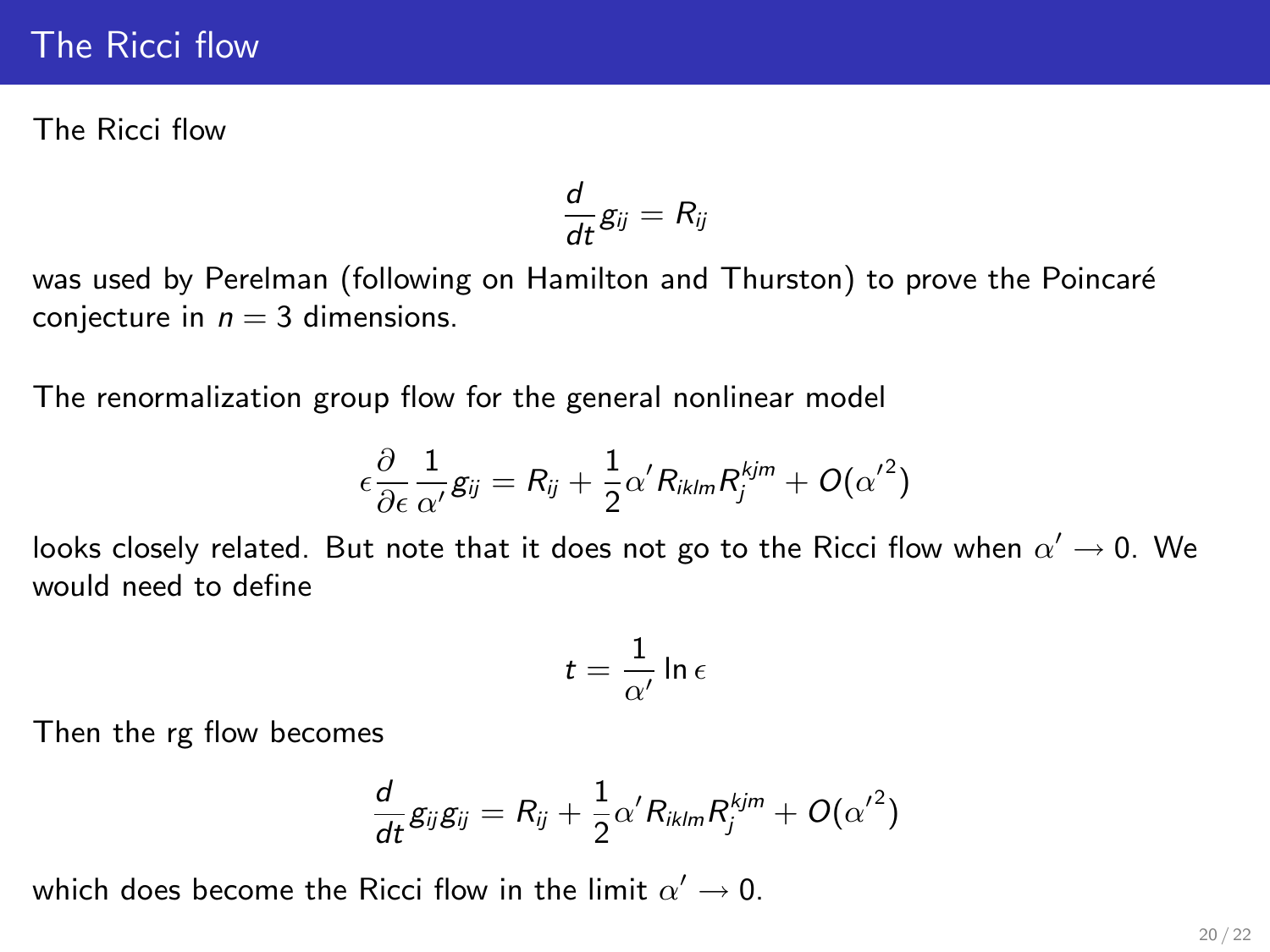- more 2d symmetry (2d supersymmetry)
- 1d boundaries and boundary couplings (boundary conditions)